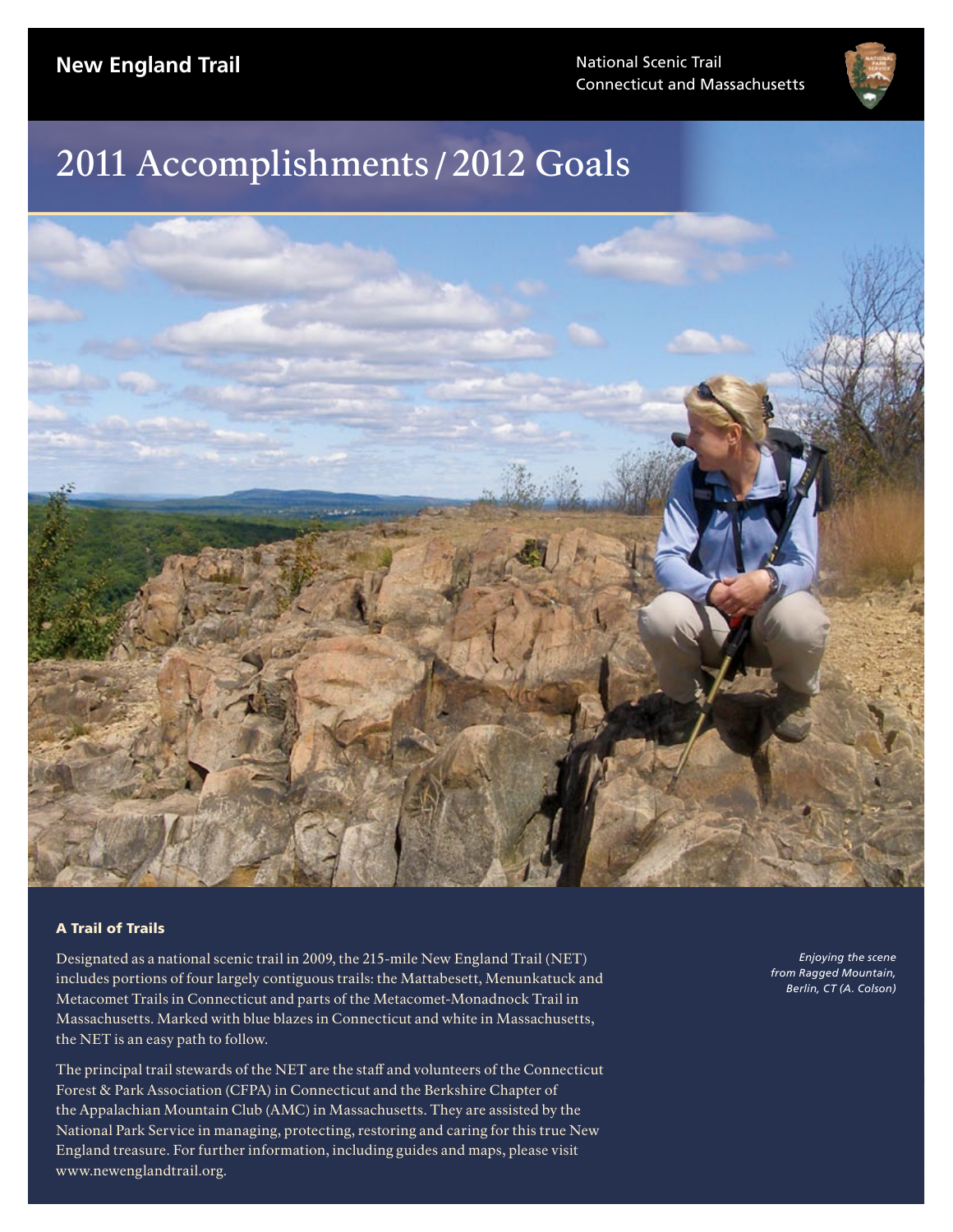### **New England Trail** *2011 Accomplishments*

Total Trail 215 miles

New/Enhanced Trail 3.5 miles

> Enjoying the Trail 12 thru-hikers and countless others

Caring for the Trail 300 Volunteers

Giving Time to the Trail 9,085 volunteer hours

Valuing Volunteer Time \$182,000

Community Partnerships \$2,594,600 in support of trail land protection and maintenance

#### Welcoming Hikers

New Trail Shelter in Northfield; 6 Trailhead Kiosks and 9 Trailhead Signs



*center: Bare Mountain, South Hadley (M. Zlogar); top: Penwood State Park (C. Ross); middle: Volunteer Scott Smith at a rigging training, (C. Cain, CFPA); bottom: Northfield shelter (C. Tracy, NPS)*

*"*

*When I mentioned that perhaps the Monadnock section might have fewer twists and turns than the Metacomet, he laughingly shook his head and said that the Monadnock had plenty of both."*

"Plugger John" Stough New England National Scenic Trail Journal 2010

# A Growing Trail Community

In reflecting on the completion of a remarkable second year of trail activities, the signs of tangible progress, like the NET's blue and white painted blazes, are easy to find: restored trail on Mt. Tom, a beautiful trailside shelter in Northfield, and new conservation partners helping to preserve the trail. Year two in the NET calendar shows many reasons to celebrate and many volunteers to thank. What is less visible, but more important, is the growing network of people who care deeply about the NET and special places connected by it. Thank you for helping us to continually improve the trail experience.

### Blazing Forward: 2012 Goals

Our steadfast aim is to provide the best possible experience—safe, friendly, inspiring, memorable—for everyone who hikes the NET. Progress toward that goal in 2012 will include:

- • Enhancing, preserving, and improving access to the NET
- Improving connections to the NET community, with a special focus on reaching students through our "Trails to Every Classroom" pilot program
- • Publishing of a new NET brochure and undertaking a significant upgrade to our website
- • Providing skills training opportunities for trail volunteers
- • Organizing guided trail walks, trail restoration projects, and other special events for new trail users, volunteers, and the 39 NET communities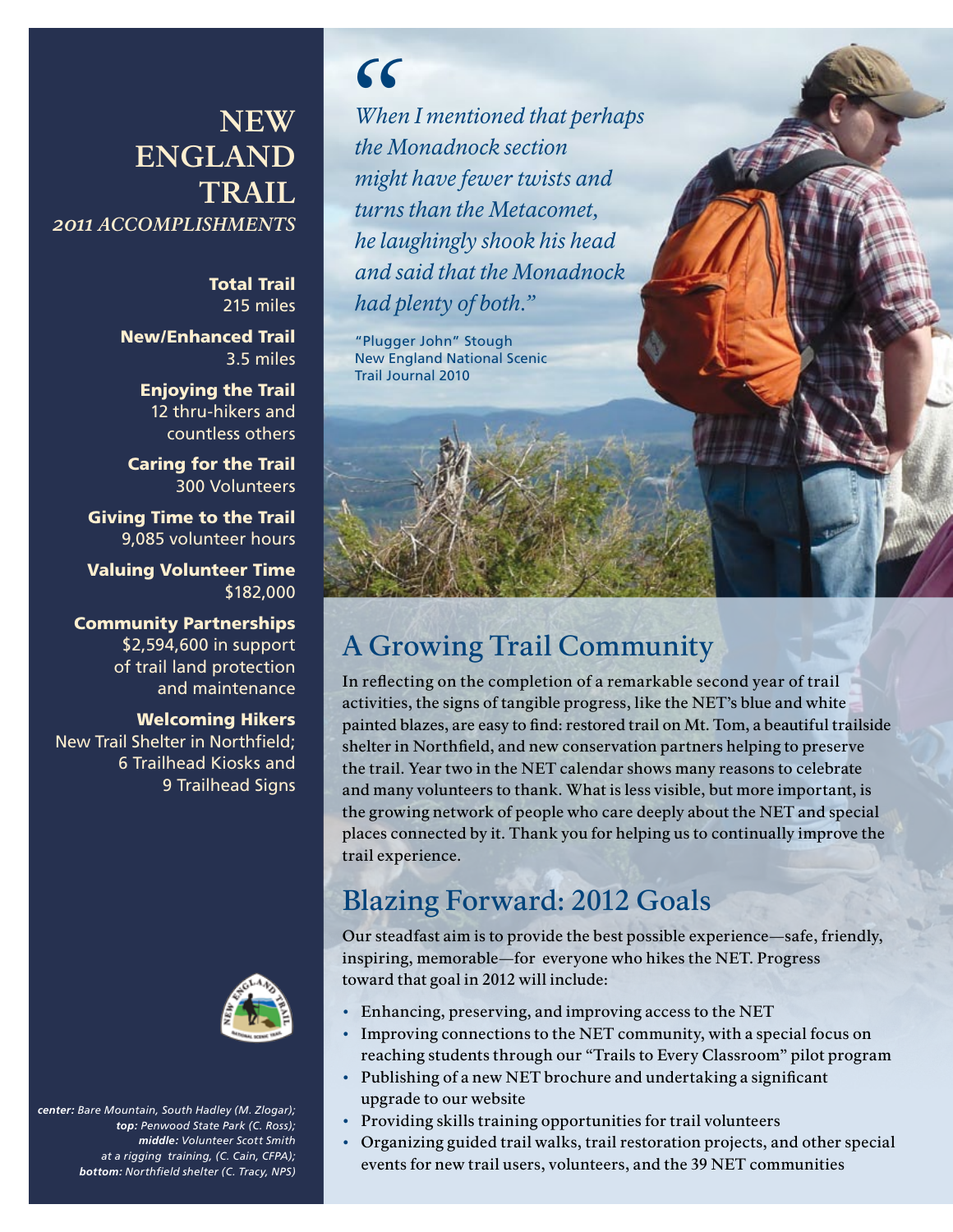

# Enhancing the Trail Experience

**NEW SHELTER AND KIOSKS:** During the fall, Barbara and Sam Richardson, with help from 15 AMC Berkshire Chapter volunteers, constructed a new enclosed shelter for NET hikers. This beautiful shelter, sited in Northfield, Massachusetts and protected by a conservation easement generously donated by the Richardsons, affords sweeping mountaintop views in all directions. In Connecticut, trail visibility and navigation were enhanced by new kiosks at Mount Higby, Penwood State Park, Ragged Mountain, Seven Falls and Tynan Park trailheads, and the Route 80 trailhead in Guilford and another at Rising Corners in Southwick, Massachusetts. Additional trail identification signs were installed at nine smaller trailheads.

**TRAIL RESTORATION AND TRAINING:** Last spring, 40 volunteers donated over 645 hours to rehabilitate 1 mile of severely eroded trail on Mt. Tom State Reservation, work which included restoration of historic stairs built by the Civilian Conservation Corps (CCC) in the 1930s. This much-need project was ably coordinated by Trailwrights in collaboration with Massachusetts Department of Conservation and Recreation. In Connecticut, CFPA trail volunteers received specialized training in low-impact trail construction, including highline rigging techniques.